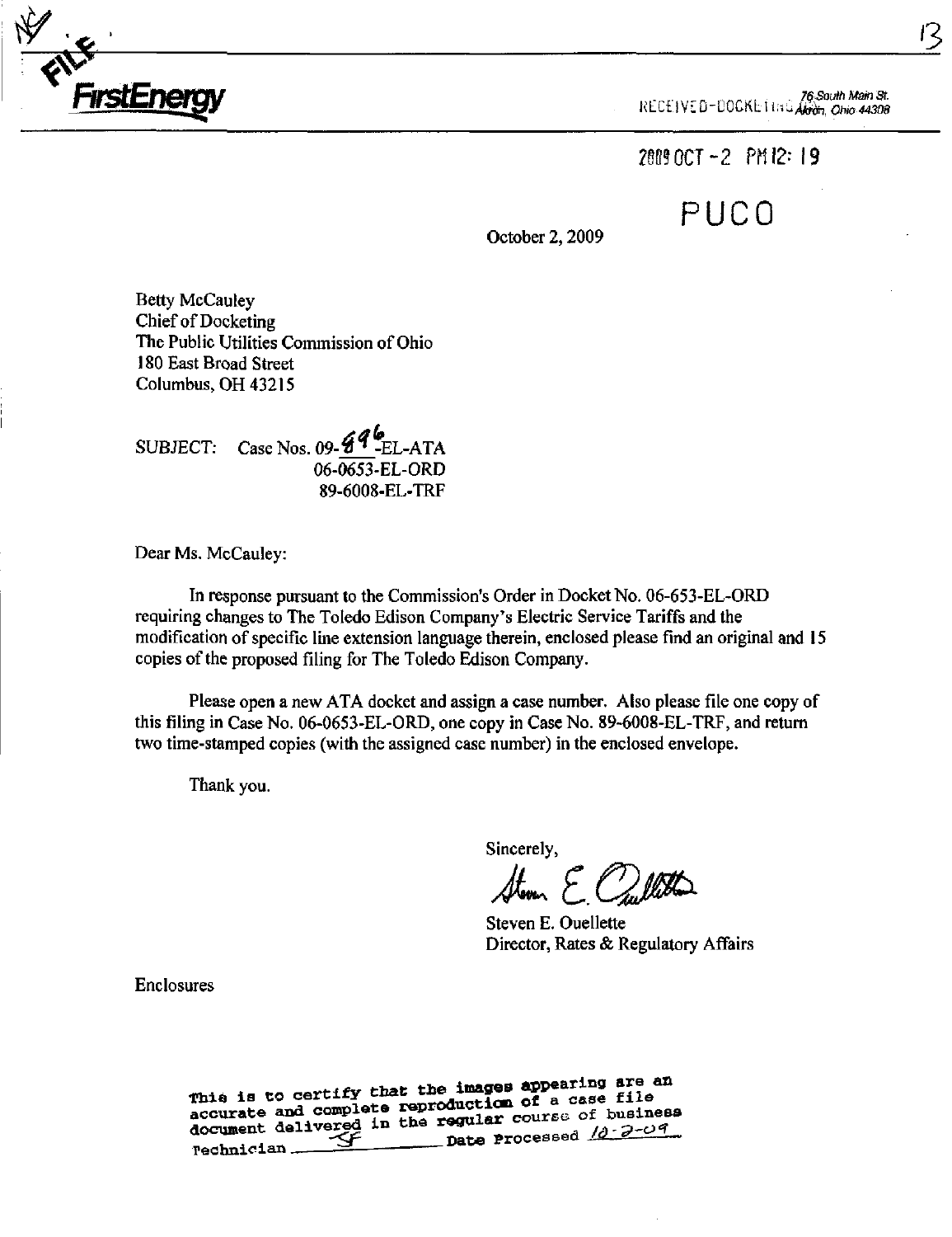# BEFORE THE PUBLIC UTILITIES COMMISSION OF OHIO

# Application NOT Involving an Increase in Rates, pursuant to Section 4909.18 Revised Code

| In the Matter of the Application of        |                                                 |
|--------------------------------------------|-------------------------------------------------|
| The Toledo Edison Company                  |                                                 |
| to modify specific line extension language |                                                 |
| in the Electric Service Regulations        | Case No. 09- $\mathcal{G}\mathcal{G}$ 6 -EL-ATA |
|                                            | Case No. 06-0653-EL-ORD                         |
|                                            | Case No. 89-6008-EL-TRF                         |

- 1. APPLICANT RESPECTFULLY PROPOSES: (Check applicable proposals)
- New Service Change in Rule or Regulation New Classification **Reduction** Reduction Rates Change in Classification Correction Correction of Error
- $X$  Other, not involving increase in rates
	- Various related and unrelated textual revision, without change in intent
- 2. DESCRIPTION OF PROPOSAL: Reflect changes proposed pursuant to the Commission's Order in Docket No. 06-653-EL-ORD requiring the modification of specific line extension language for The Toledo Edison Company.
- 3. TARIFFS AFFECTED: (If more than 2, use additional sheets)
- 4. Attached hereto and made a part hereof are: (Check applicable Exhibits)
	- $X$  Exhibit A existing schedule sheets (to be superseded) if applicable
	- $X$  Exhibit B proposed schedule sheets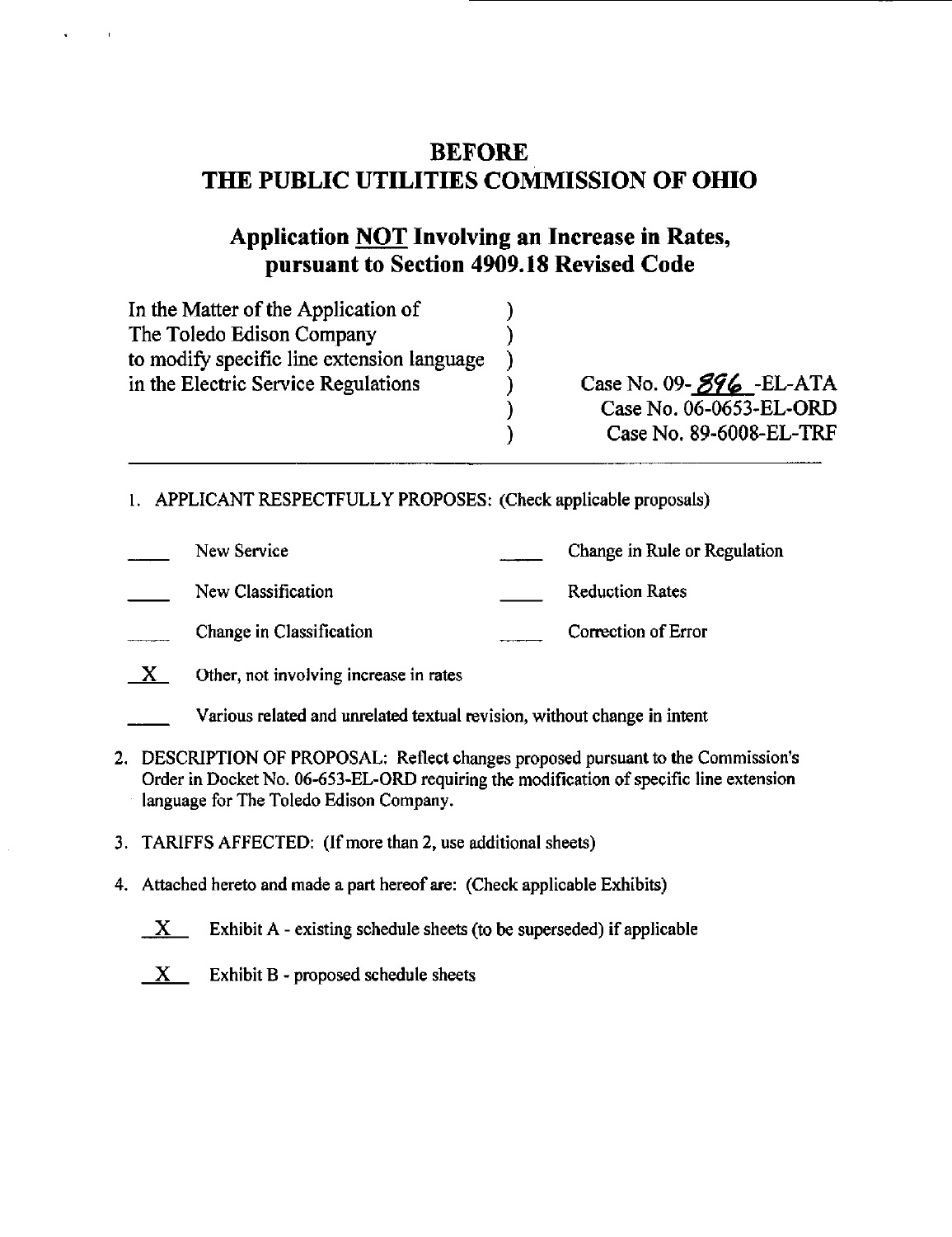Exhibit C-1

- a) if new service is proposed, describe; Description included on attached Exhibit C-1.
- b) if new equipment is involved, describe (preferably with a picture, brochure, etc.) and where appropriate, a statement distinguishing proposed service from existing services;
- c) if proposed service results from customer requests, so state, giving if available, the number and type of customers requesting proposed service.

Exhibit C-2 - if a change of classification, rule or regulation is proposed, a statement explaining reason for change,

- $X$  Exhibit C-3 statement explaining reason for any proposal not covered in Exhibits C-1 or C-2.
- 5. This application will not result in an increase in any rate, joint rate, toll, classification, charge or rental.
- 6. Applicant respectfully requests the Commission to approve the requested changes to The Toledo Edison Company's Electric Service Tariffs and the modification of specific line extension language and to authorize The Toledo Edison Company to file same in final form, and to be in the form and content shown in Exhibit B.

Ebony L. Miller

**Attorney** NAME and TITLE

76 South Main Street Akron. Ohio 44308 ADDRESS

330-384-5969 TELEPHONE NUMBER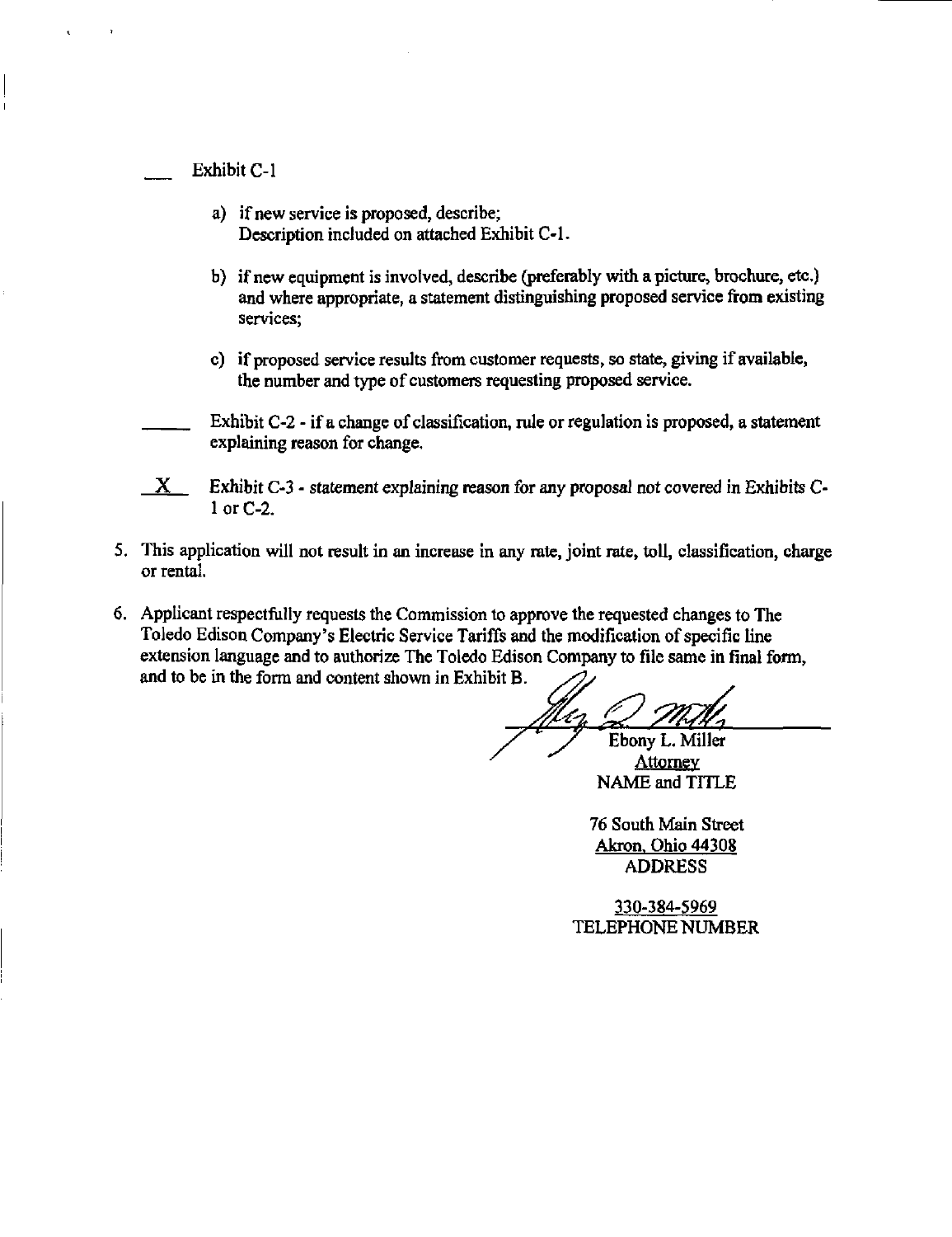## TABLE OF CONTENTS

 $E = E = E$ The following rates, rules and regulations for electric service are applicable throughout the Company's service territory except as noted.

|                                                      | <b>Sheet</b> | ENGLUYS<br>Date |
|------------------------------------------------------|--------------|-----------------|
| <b>TABLE OF CONTENTS</b>                             | 1            | 10-01-09        |
| <b>DEFINITION OF TERRITORY</b>                       | 3            | 01-23-09        |
| ELECTRIC SERVICE REGULATIONS                         | 4            | 05-01-09        |
| <b>ELECTRIC SERVICE SCHEDULES</b>                    |              |                 |
| Residential Service (Rate "RS")                      | 10           | 01-23-09        |
| General Service - Secondary (Rate "GS")              | 20           | 01-23-09        |
| General Service - Primary (Rate "GP")                | 21           | 01-23-09        |
| General Service - Subtransmission (Rate "GSU")       | 22           | 01-23-09        |
| General Service - Transmission (Rate "GT")           | 23           | $01 - 23 - 09$  |
| <b>Street Lighting Provisions</b>                    | 30           | $01 - 23 - 09$  |
| Street Lighting (Rate "STL")                         | 31           | 06-01-09        |
| Traffic Lighting (Rate "TRF")                        | 32           | 01-23-09        |
| Private Outdoor Lighting (Rate "POL")                | 33           | 06-01-09        |
| <b>MISCELLANEOUS CHARGES</b>                         | 75           | $01 - 23 - 09$  |
| <b>OTHER SERVICE</b>                                 |              |                 |
| Partial Service                                      | 52           | 01-01-06        |
| Residential Renewable Energy Credit Purchase Program | 60           | 10-01-09        |
| <b>Cogeneration and Small Power Producer</b>         | 70           | $01 - 01 - 03$  |
| Interconnection Tariff                               | 76           | 01-01-09        |

 $\ddot{\phantom{a}}$ 

 $\overline{\mathbf{a}}$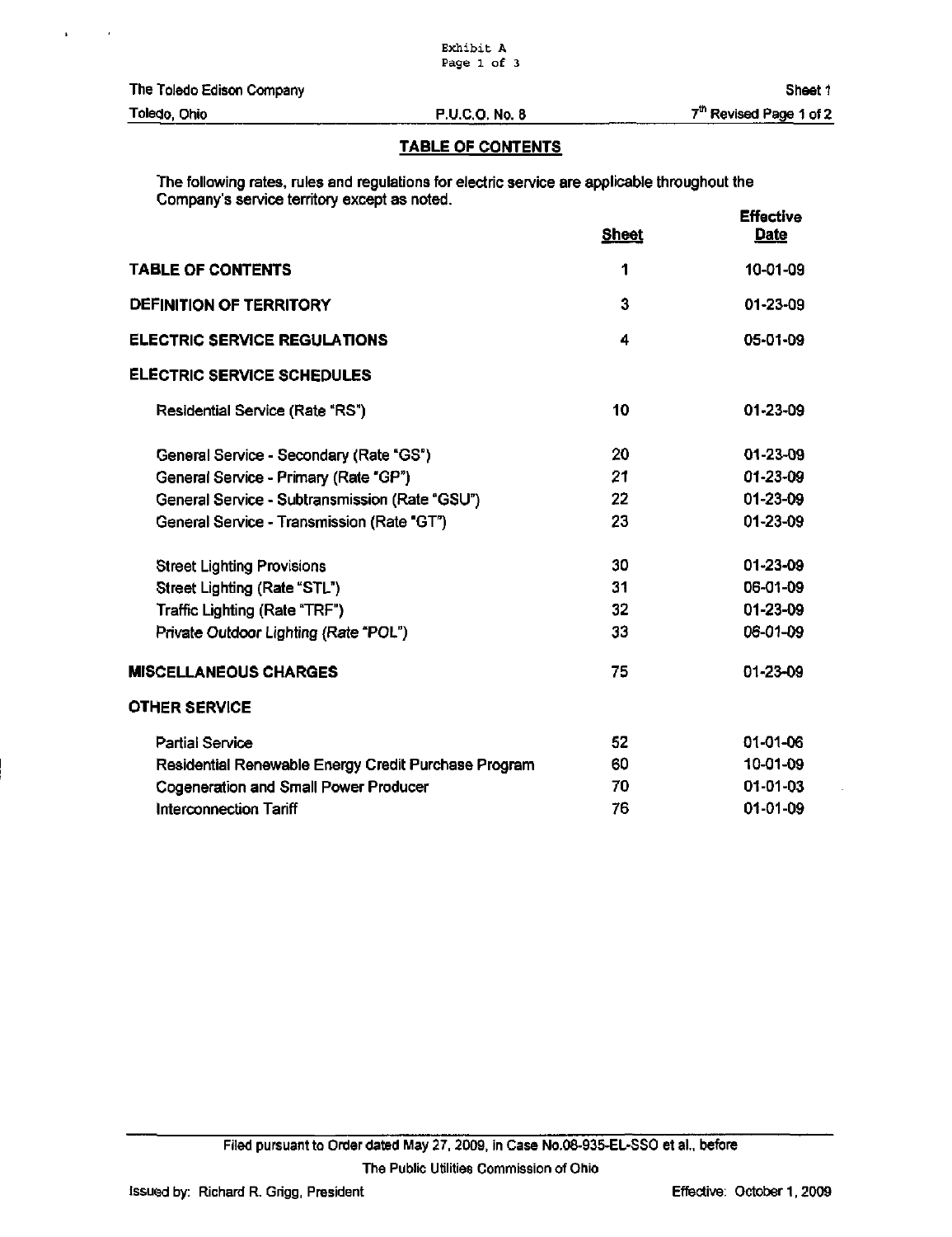#### B. Line Extensions

#### 1. Definitions:

General Service Installation - Any Line Extension request for Secondary, Primary or Subtransmission level service by a commercial or industrial customer, builder, or developer, or any other Line Extension that is not either a Residential Installation or a Transmission Installation. Customers in a development may be required to have their own General Service Installation in order to be connected to the Company's distribution system.

Line Extension - the provision of such facilities (poles, fixtures, wires and appurtenances) as are necessary for delivering electrical energy to one or more customers located such that they cannot be adequately supplied from a secondary system of the Company's existing distribution system.

Multi-Family Installation - Any Line Extension to a new residential dwelling that will have two or more dwelling units, where each unit has a separate account for electric sen/ice with the Company.

Non-Standard Single Family Installation - Any Line Extension to a new home (or home site) where the service connection requested is no more than 200 amp/single phase service, where the Company's cost to build the Line Extension is \$5,000 or greater, and where no premium service is requested. A home with a Non-Standard Single Family Installation will have one account for electric service with the Company.

Residential Installation - A Standard Single Family Installation, a Non-Standard Single Family Installation, or a Multi-Family Installation.

Standard Single Family Installation - Any Line Extension to a new home (or home site) where the service requested is no more than 200 amp/single phase service, where the Company's cost to build the Line Extension is less than \$5,000, and where no premium sen/ice has been requested. A home with a Standard Single Family Installation will have one account for electric service with the Company.

Transmission Installation - Any Line Extension request for Transmission Service by a commercial or industrial customer, builder or developer.

Premium Installation - Any Line Extension including, but not limited to, customer-requested oversizing of facilities and underground construction.

## 2. Terms And Conditions:

Premium Service:

a. For any residential project, where a customer, builder, or developer requests a Line Extension involving a "Premium Installation", the customer, builder, or developer shall make an up-front payment to the Company equal to the Company's cost to provide the Premium Installation minus the Company's cost to install a Line Extension for 200 amp/single phase service for the project.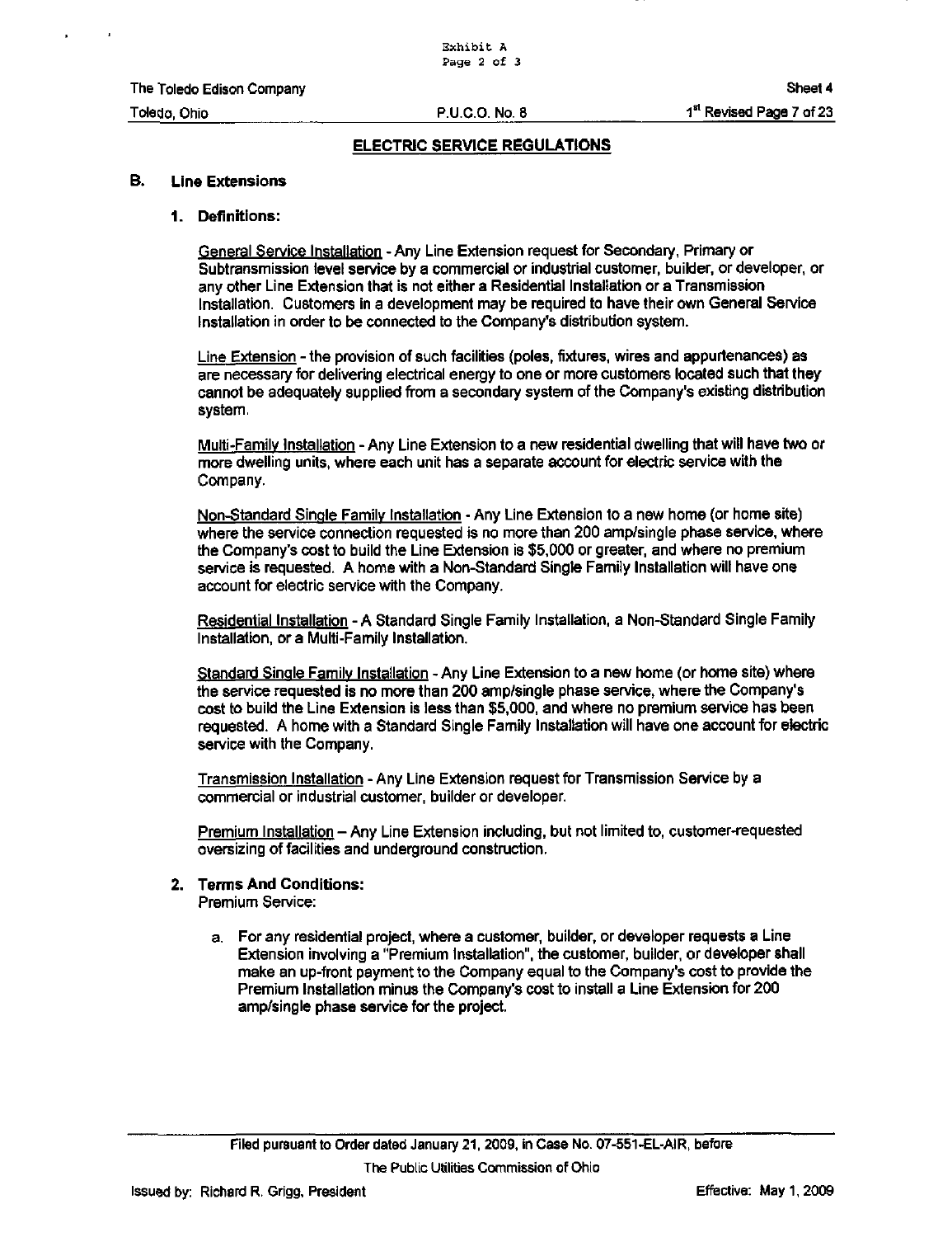- b. For any general service project, where a customer, builder, or developer requests a Line Extension involving a "Premium Installation", the customer, builder, or developer shall make an up-front payment to the Company equal the Company's cost to provide the Premium Installation minus the Company's least cost to install, in accordance with good utility practice, a standard line extension to the project.
- 3. Line Extensions On Private Property: Customers that require Line Extensions to be constructed on their private property shall in all cases provide, without cost to the Company, land clearance, trenching and backfilling (including excavation for and installation of vaults), and an easement for right-of-way in a form acceptable to the Company before the Company's construction is started. The expectation that property will be dedicated to the public use at the conclusion of construction shall not preclude such property from being deemed the customer's private property for purposes of this subsection 3. All Line Extensions shall be the property of and shall be operated and maintained by the Company. The Company shall have the right to use such Line Extension in furnishing service to any applicant located adjacent to such Line Extension and the further right to construct other extensions from the distribution facilities so constructed. Except as provided herein, no customer or third party installation of Line Extension facilities will be permitted on private property or public right-of-way.
- 4. Relocation For Residential, Commercial Or Industrial Customer: A change in location of an overhead or underground service for the customer's convenience shall be made at the customer's expense.
- 5. Relocation For Highway, Street Or Public Works Project: A change in location of an overhead or underground service to provide space necessary for highway, street, or public works projects shall be made in accordance with the contractual agreement with the government entity involved.

### 6. Other Items:

- a. The Company shall not be required to begin any construction on any Line Extension until all required applications have been made by the customer, developer, or builder, as applicable.
- b. The Company shall not be required to install Line Extensions using rear lot line construction. The Company may elect, however, to use rear lot line construction at no additional cost to the customer.
- c. Line Extension cost estimates should not include costs normally incurred by the utility to maintain, protect, or upgrade its distribution system. Nor should system improvements required for the general distribution system that serves multiple customers, which are driven by the customer's load addition, be factored into the Line Extension calculations.

## Vlll. USE OF SERVICE

- A. Increased Loads: The customer shall notify the Company of any significant additions or modifications to the customer's facilities that will affect the customer's load characteristics so that the Company may provide facilities sufficient to maintain adequate service.
- B. Individual Customer Metering: Service will be supplied under the appropriate rate schedule, to each separate dwelling (single or part of a multiple unit), apartment, fami, commercial or industrial establishment as one customer through one meter or one unified set of meters for each class of service.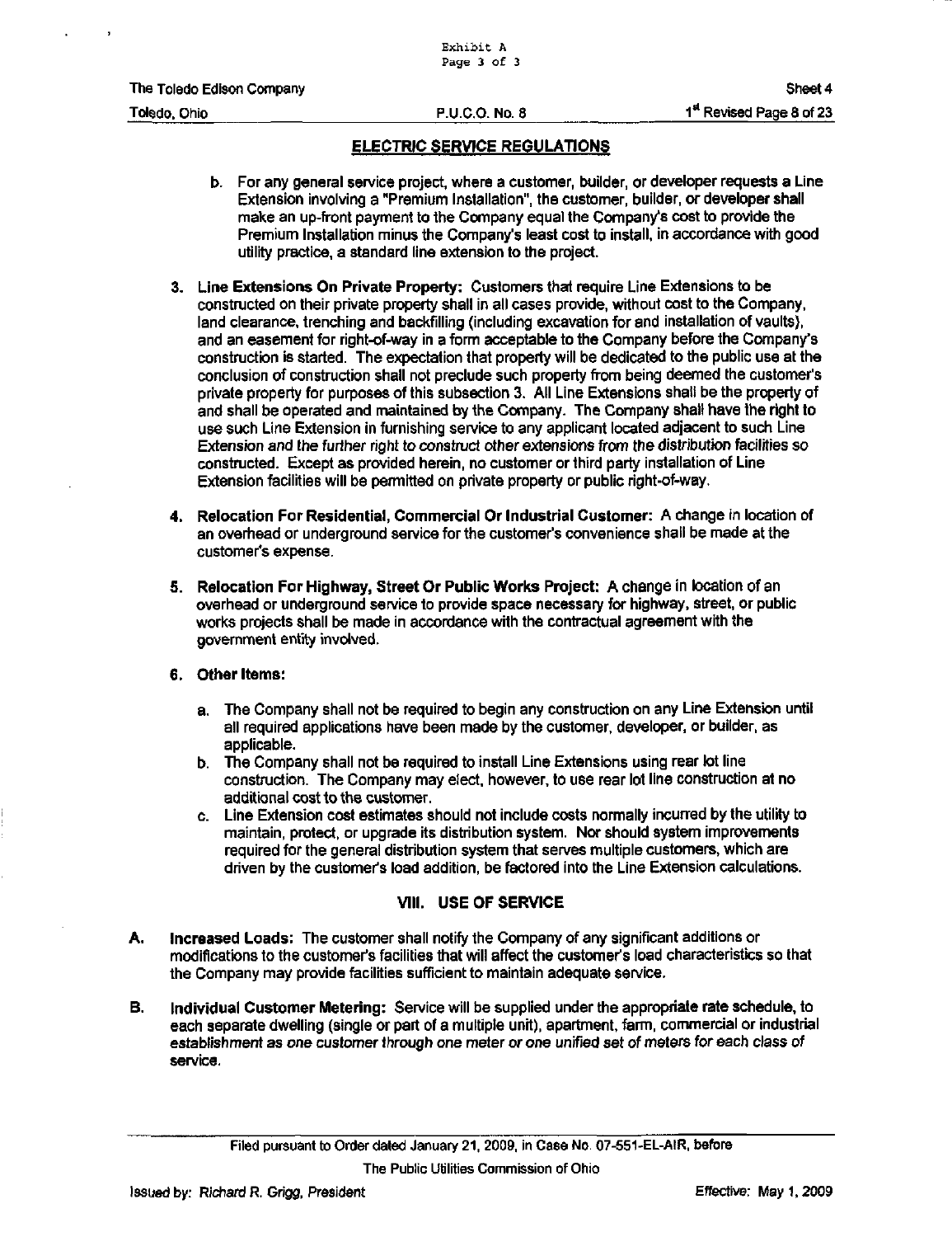### TABLE OF CONTENTS

The following rates, rules and regulations for electric service are applicable throughout the Company's service territory except as noted.

|                                                      | <b>Sheet</b> | <b>Effective</b><br><b>Date</b> |
|------------------------------------------------------|--------------|---------------------------------|
| <b>TABLE OF CONTENTS</b>                             | 1            | 10 01 09                        |
| <b>DEFINITION OF TERRITORY</b>                       | 3            | $01 - 23 - 09$                  |
| <b>ELECTRIC SERVICE REGULATIONS</b>                  | 4            | <del>05-01-09</del>             |
| <b>ELECTRIC SERVICE SCHEDULES</b>                    |              |                                 |
| Residential Service (Rate "RS")                      | 10           | 01-23-09                        |
| General Service - Secondary (Rate "GS")              | 20           | 01-23-09                        |
| General Service - Primary (Rate "GP")                | 21           | 01-23-09                        |
| General Service - Subtransmission (Rate "GSU")       | 22           | 01-23-09                        |
| General Service - Transmission (Rate "GT")           | 23           | 01-23-09                        |
| <b>Street Lighting Provisions</b>                    | 30           | 01-23-09                        |
| Street Lighting (Rate "STL")                         | 31           | 06-01-09                        |
| Traffic Lighting (Rate "TRF")                        | 32           | 01-23-09                        |
| Private Outdoor Lighting (Rate "POL")                | 33           | 06-01-09                        |
| <b>MISCELLANEOUS CHARGES</b>                         | 75           | 01-23-09                        |
| <b>OTHER SERVICE</b>                                 |              |                                 |
| <b>Partial Service</b>                               | 52           | 01-01-06                        |
| Residential Renewable Energy Credit Purchase Program | 60           | 10-01-09                        |
| <b>Cogeneration and Small Power Producer</b>         | 70           | $01 - 01 - 03$                  |
| Interconnection Tariff                               | 76           | 01-01-09                        |

Filed pursuant to Onder dated May 27. 200Q . in Case No. 08 935 EL SSO et

al<sub>7</sub> before , before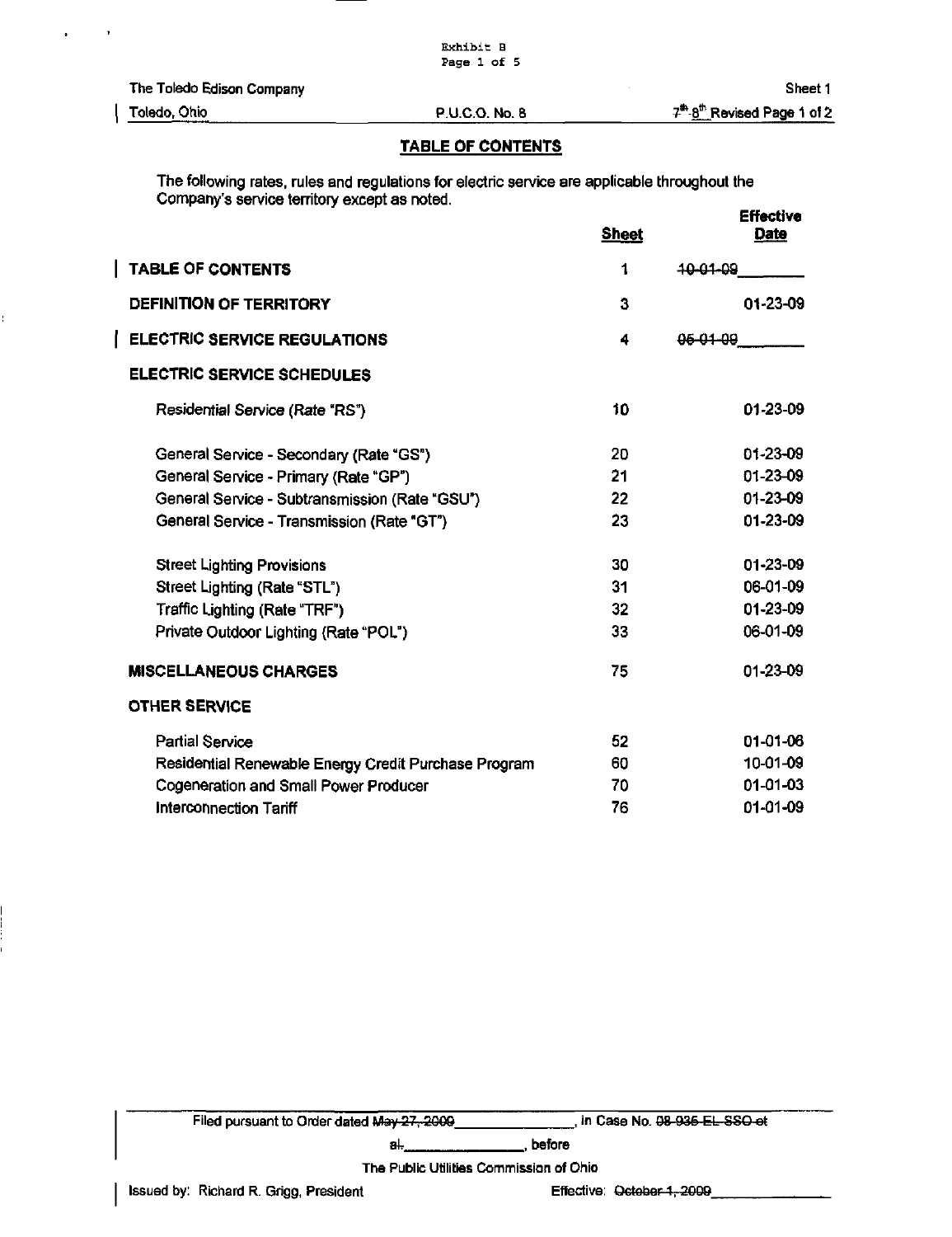#### B. Line Extensions

#### 1. Definitions:

Contribution in aid of construction - anv amount of money or property contributed to the Company to the extent that the purpose of the contribution is to provide for Line Extensions for new or expanded customer loads.

Cost estimate - the detailed projected expenditure, including material costs and overhead, equipment costs and overhead, labor costs and overhead, and all taxes associated with each maior material and service component, required for a Line Extension.

General Sservice linstallation - any Line Extension request for Secondary, Primary or Subtransmission level service by a commercial or industrial customer, builder, or developer, or any other Line Extension that is not either-a Residential linstallation or a Transmission Installation. Customers in a development may be required to have their own General Sservice Installation in order to be connected to the Company's distribution system.

Line Extension - the provision of such-facilities (including, but not limited to. poles, fixtures, wires and appurtenances) as are-necessary for delivering electrical energy from the point where a Line Extension connects with and receives energy from any existing transmission or distribution equipment (the nearest practical point to the customer(s) to be served by the Line Extension at which the appropriate voltage level is available) to one or moreof a customers points of delivery located cuch that they cannot be adequately supplied from a secondary system of the Company's existing distribution system.

Multi-Ffamily linstallation - any Line Extension to a new residential dwelling that will have two or more dwelling units, where each unit has a separate account for electric service with the Company.

Non-standard multi-family installation - anv Line Extension to a new residential dwelling that will have two or more dwelling units, where each unit has a separate account for electric service with the Company where the Company's cost to build the Line Extension is greater than \$2,500, excluding any Premium installation cost.

Non-Sstandard Ssingle Ffamily tinstallation - any Line Extension to a new home (or home site) with one account for electric service with the Company where the service connection requested is no more than 200 amp/single phase service, where the Company's cost to build the Line Extension is greater than \$5,000, excluding any Premium installation cost-or-greater, and where no premium corvico is requested. A home with a Non-Standard Single Family Installation will have one account for electric service with the Company.

Premium installation - any Line Extension that is in excess of the standard construction and requirements necessarv to provide electric service to the customer, including, but not limited to. customer-requested oversizing of facilities, underground construction. Residential Installations exceeding 200 amps and three phase Residential installations.

Premium installation cost - the sum of the Company's cost to provide Premium installation minus the sum of the Company's cost of the standard construction and requirements necessary to provide electric service to the customer.

Filed pursuant to Order dated January 21, 2009 [10] in Case No. 07-551 EL AIR

before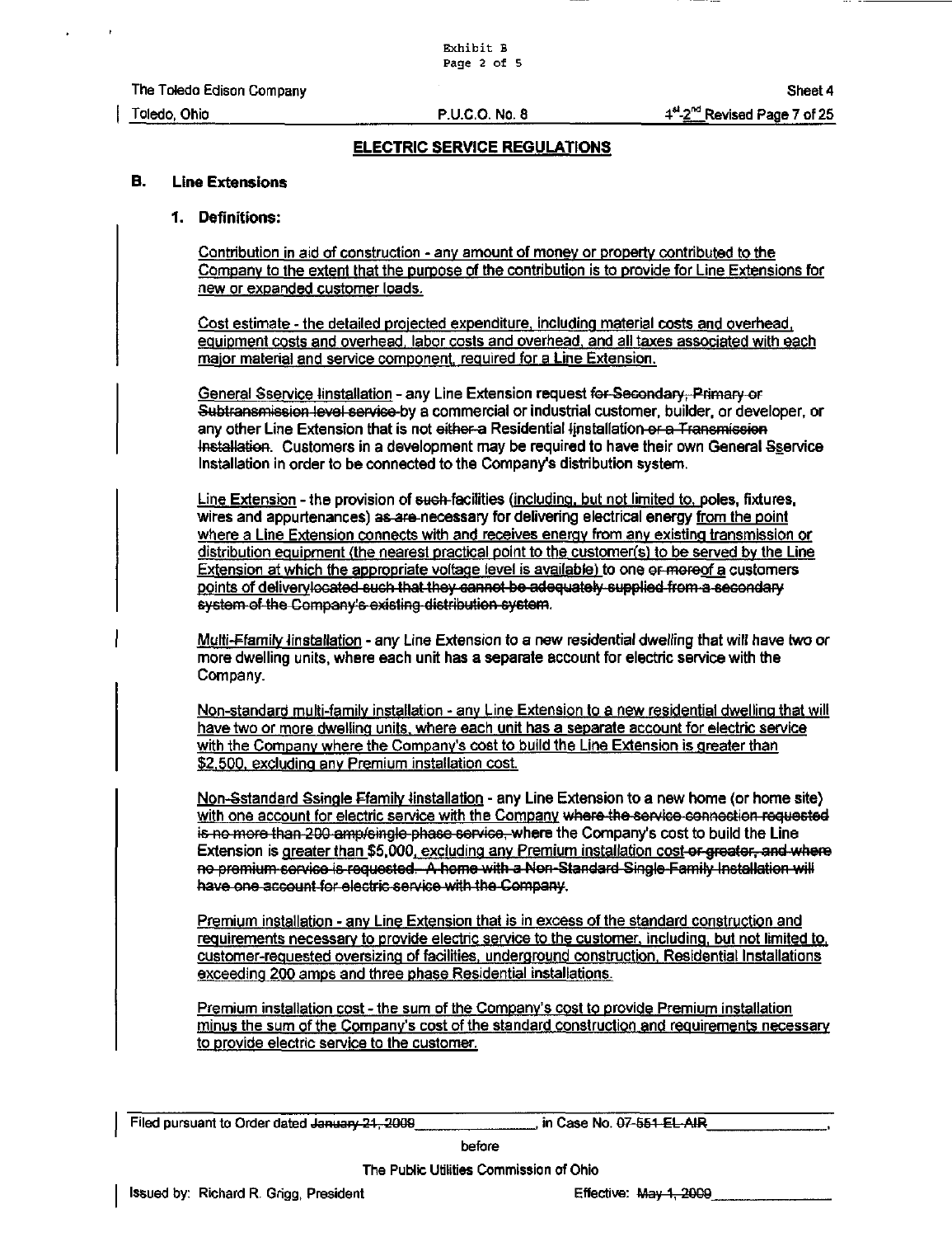Residential tinstallation - a Standard Ssingle Ffamily tinstallation, a Non-Sstandard Ssingle Ffamily linstallation, or a Standard Mmulti-Ffamily linstallation or a Non-standard multi-family installation for a single phase Line Extension.

Standard multi-family installation - anv Line Extension to a new residential dwelling that will have two or more dwelling units, where each unit has a separate account for electric service with the Company where the Company's cost to build the Line Extension is less than or egual to \$2,500 excluding any Premium installation cost.

Standard Ssingle Ffamily tinstallation - any Line Extension to a new home (or home site) with one account for electric service with the Company whore the cervioe reguested is no more than one account for electric service with the Company where the service requested is no more than<br>200 amp/single phase service, where the Company's cost to build the Line Extension is less than or equal to \$5,000, excluding any Premium installation costand where no premium service has been requested. A home with a Standard Single Family Installation will have one account for electric service with the Company.

Transmission Installation - Anv Line Extension request for Transmission Service bv a commercial or industrial customer, builder or developer.

Premium Installation—Any Line Extension including, but not limited to, customer-requeoted oversizing of faoilitioc and underground conotruction.

#### 2. Terms And Conditions:

Residential installations:

Non-standard single family installation:

The customer shall make arrangements with the Company for the payment to the Company of the Company's cost to build the Non-standard single family installation that exceeds \$5,000, excluding any Premium installation cost. The individual homeowner (nondeveloper) has the option of paving such costs based on the rate of return approved in the Company's then most recent distribution rate case, plus carrying costs, on a prorated monthly basis for up to fifty months.

b. Non-standard multi-family installation:

The customer shall make arrangements with the Company for the payment to the Company of the Company's cost to build the Non-standard multi-familv installation that exceeds \$2,500, excluding any Premium installation cost.

General service installations:

A customer requesting a General service installation shall make an up-front payment to the Company egual to 40% of the Company's estimated cost for construction of the Line Extension, plus anv and all Premium installation cost.

Premium installationService:

a-For any residential project, where a customer, builder, or developer requests a Line Extension involving a "Premium Installation", the customer, builder, or developer shall make an up-front payment to the Company equal to the estimated Company's cost to provide the Premium tinstallation minus the Company's cost te install a Line Extenoion for 200 amp/oingle phaso serviee-for the project.

I Filed pursuant to Order dated January 21. 2000 . in Case No. 07 551 EL AIR

before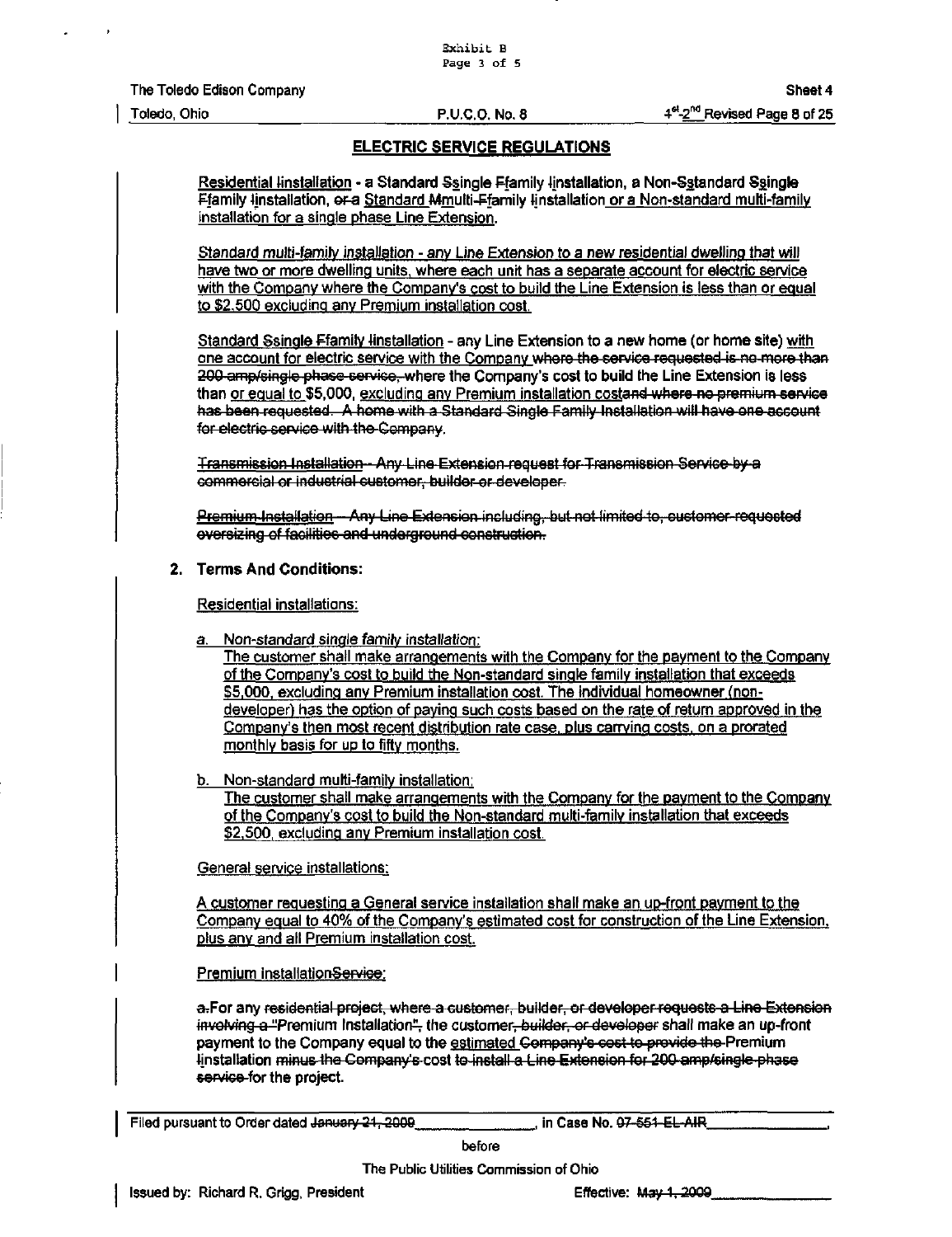Totedo. Ohio

RU.C.O. No. a

## ELECTRIC SERVICE REGULATIONS

b.FoF any general service project, where a customer, builder, or developer requests a Line Extension involving a "Premium Installation", the customer, builder, or developer shall moke on up front payment to the Company equal the Company's cost to provide the Premium tinstallation minus the Company's least cost to install, in accordance with good utility practice, a standard line extension to the project.

Future customers:

A customer mav be entitled to a refund of a portion of the amounts such customer paid for a Line Extension, other than for Premium Installation. Any amounts refunded shall be paid in accordance with the following:

If a new customer ("Customer 2"), utilizes, within fifty months of the completion of a Line Extension proiect. all or part of the Line Extension facilities for which contribution in aid of construction ("CIAC") has been paid bv a previous customer (the "Original customer"), then the Original customer who paid the CIAC may be entitled to a refund which represents a pro rata portion of the original CIAC, calculated to equitably share the CIAC responsibility for the Line **Extension facilities used in service by both Customer 2 and the Original customer. If any new** additional customer ("Customer 3"). utilizes, within fifty months of the completion of the Line Extension proiect. all or part of the Line Extension facilities for which CIAC has been paid by the Original customer and Customer 2, then Customer 2 who paid an equitable portion of the CIAC mav also be entitled to a refund.

- 3. Line Extensions On Private Property: Customers that require Line Extensions to be constructed on their private property shall in all cases provide, without cost to the Company, land clearance, trenching and backfilling (including excavation for and installation of vaults), and an easement for right-of-way in a fomi acceptable to the Company before the Company's construction is started. The expectation that property will be dedicated to the public use at the conclusion of construction shall not preclude such property from being deemed the customer's private property for purposes of this subsection 3. All Line Extensions shall be the property of and shall be operated and maintained by the Company. The Company shall have the right to use such Line Extension in furnishing service to any applicant located adjacent to such Line Extension and the further right to construct other extensions from the distribution facilities so constructed. Except as provided herein, no customer or third party installation of Line Extension facilities will be permitted on private property or public right-of-way.
- 4. Relocation For Residential, Commercial Or Industrial Customer: A change in location of an overhead or underground service for the customer's convenience shall be made at the customer's expense.
- 5. Relocation For Highway, Street Or Public Works Project: A change in location of an overhead or underground sen/ice to provide space necessary for highway, street, or public works projects shall be made in accordance with the contractual agreement with the government entity involved.

### 6. Other Items:

a. The Company shall not be required to begin any construction on any Line Extension until all required applications have been made by the customer, developer, or builder, as applicable.

Filed pursuant to Order dated January 21, 2009 , in Case No. 07-551-EL-AIR

before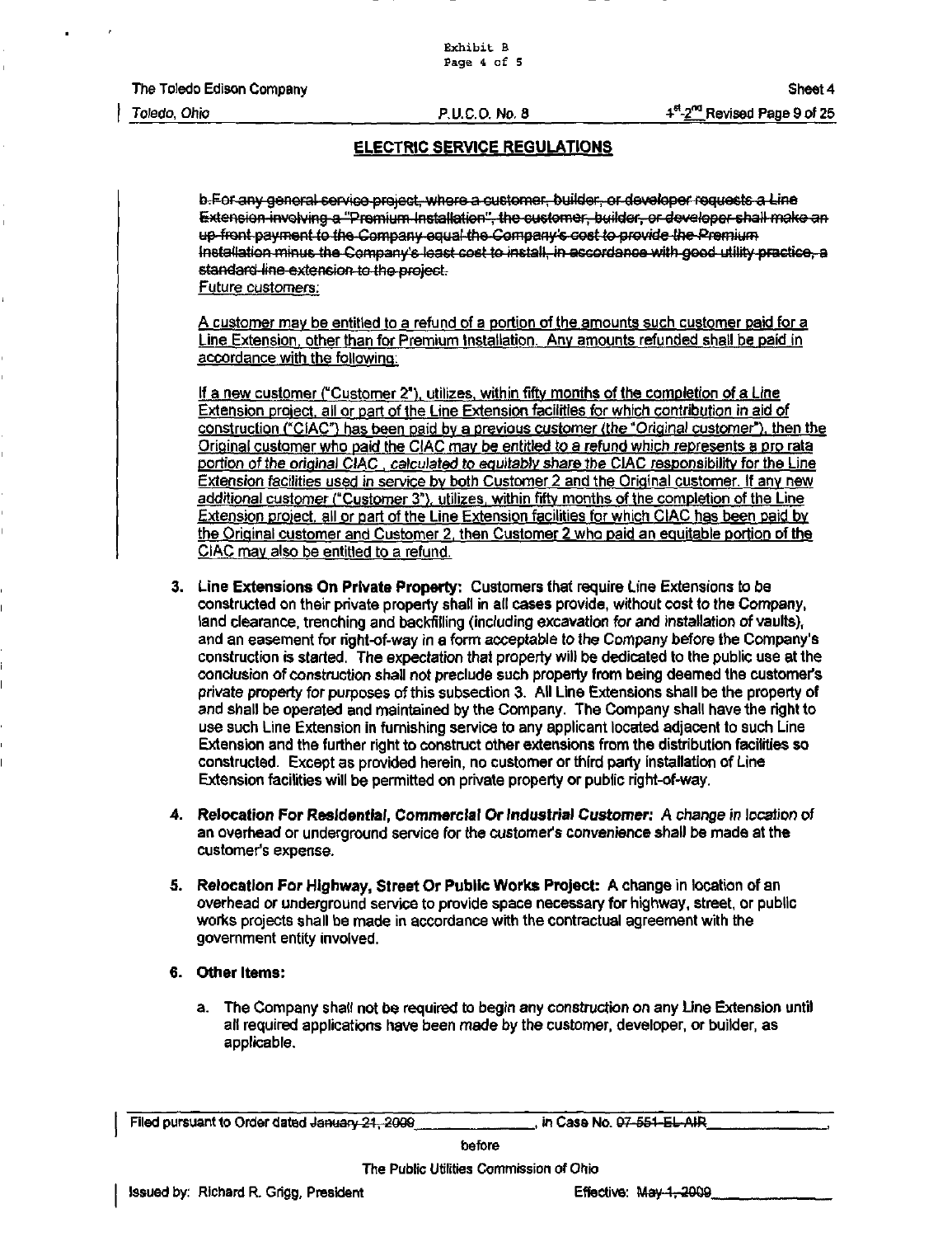| The Toledo Edison Company | Sheet 4 |
|---------------------------|---------|
|---------------------------|---------|

- b. The Company shall not be required to install Line Extensions using rear lot line construction. The Company may elect, however, to use rear lot line construction at no additional cost to the customer.
- c. Line Extension cost estimates should not include costs normally incurred by the utility to maintain, protect, or upgrade its distribution system. Nor should system improvements required for the general distribution system that serves multiple customers, which are driven by the customer's load addition, be factored into the Line Extension calculations.

#### VIIL USE OF SERVICE

- A. Increased Loads: The customer shall notify the Company of any significant additions or modifications to the customer's facilities that will affect the customer's load characteristics so that the Company may provide facilities sufficient to maintain adequate service.
- B. Individual Customer Metering: Service will be supplied under the appropriate rate schedule, to each separate dwelling (single or part of a multiple unit), apartment, farm, commercial or industrial establishment as one customer through one meter or one unified set of meters for each class of service.

Filed pursuant to Order dated January 21, 2009 . in Case No. 07 661 EL-AIR.

before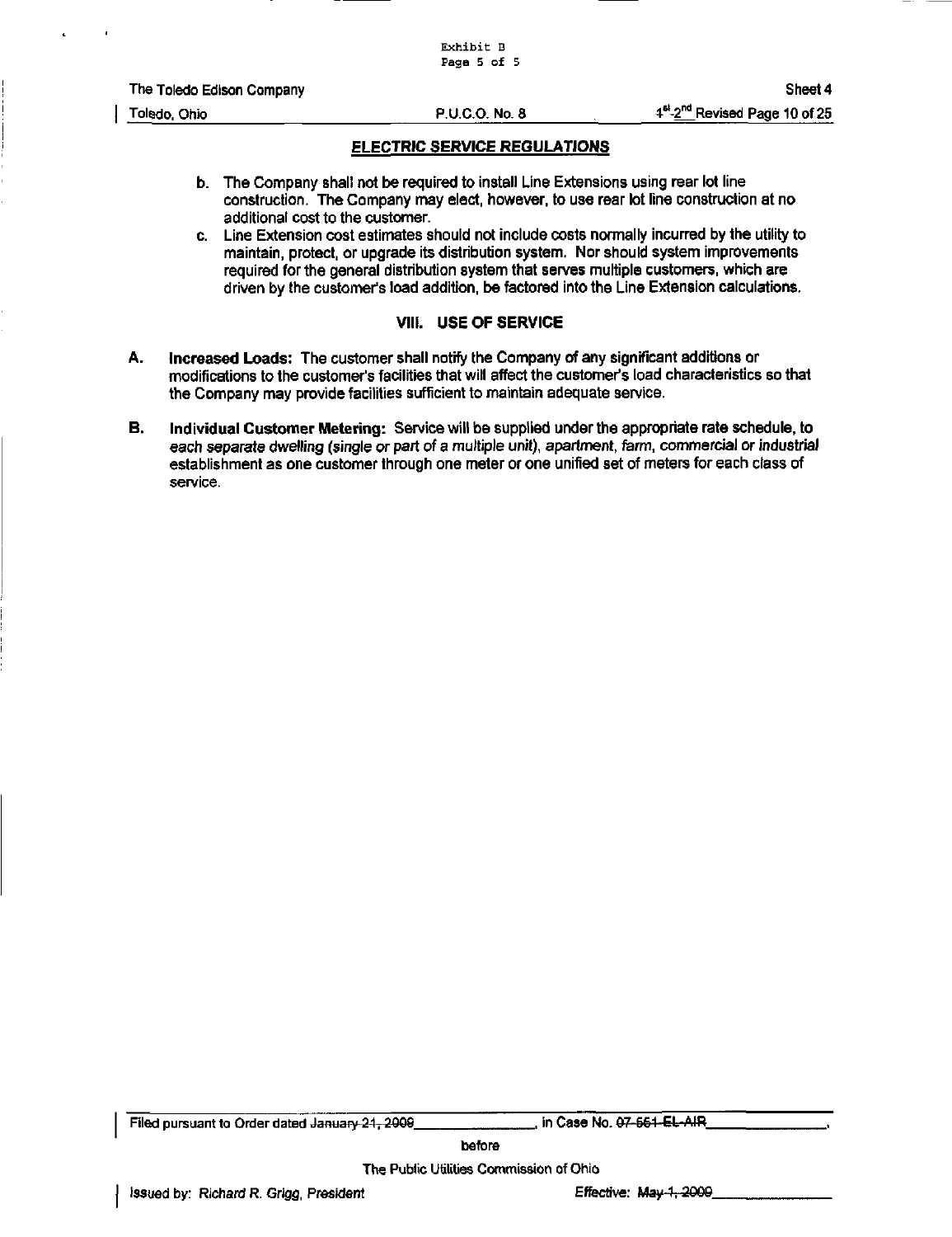Statement of Proposal

 $\sim$   $\sim$  $\blacksquare$ 

 $\ddot{\phantom{0}}$ 

This tariff filing is designed to make changes to the Company's tariffs which reflect new rules approved in the Commission's May 6,2009 Order in Docket No. 06-653-EL-ORD. Said rules possess an effective date of June 29, 2009.